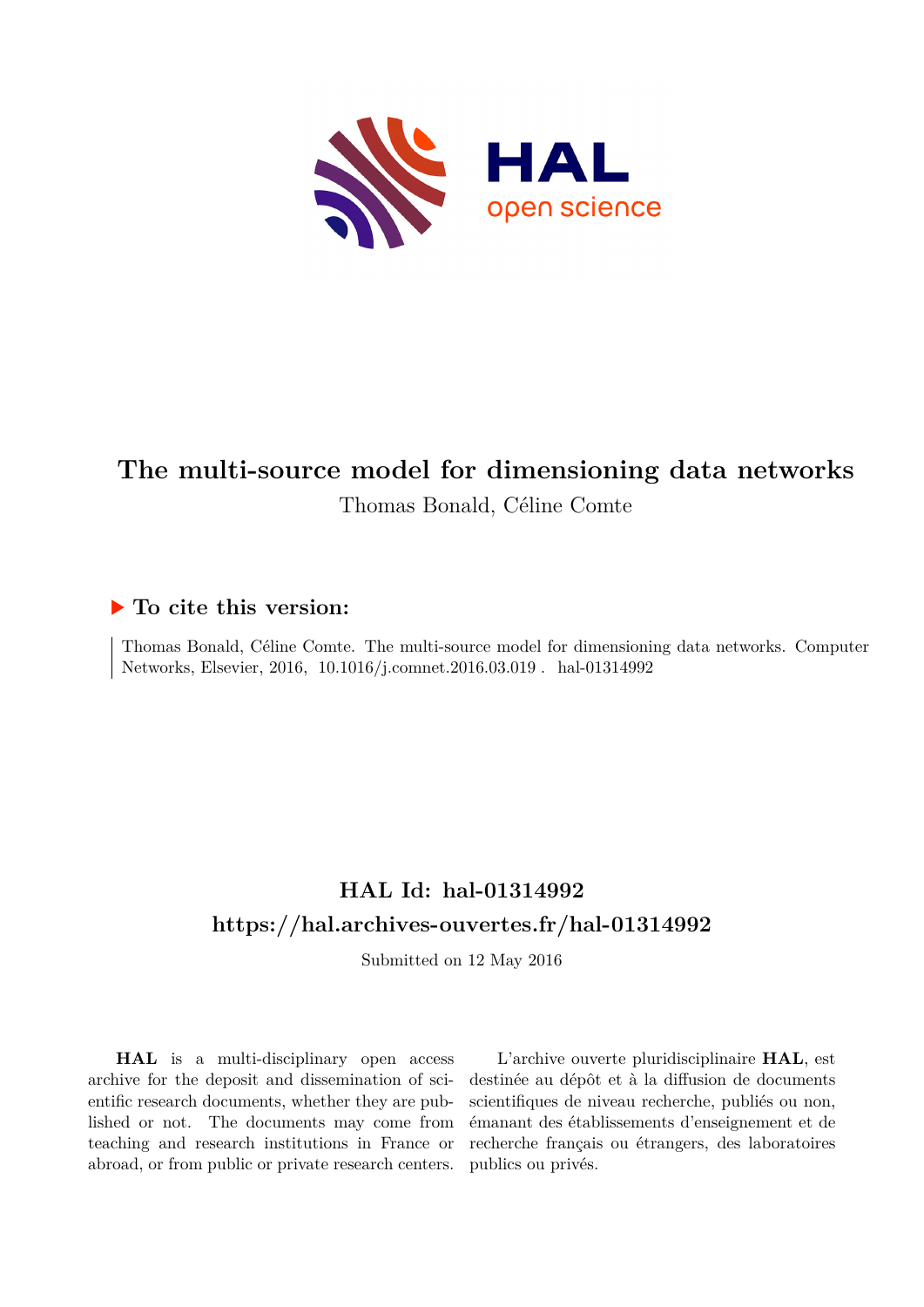# The Multi-Source Model for Dimensioning Data Networks

T. Bonald<sup>1</sup>, C. Comte

Telecom ParisTech, Université Paris-Saclay, France

# Abstract

Traffic modeling is key to the dimensioning of data networks. Usual models rely on the implicit assumption that each user generates data flows in series, one after the other, the ongoing flows sharing equitably the considered network link. We relax this assumption and consider the more realistic case where users may generate several data flows in parallel, these flows having to share the user's access line as well. We qualify this model as multi-source since each user now behaves as an independent traffic source. Usual performance metrics like mean throughput and congestion rate must now be defined at user level rather than at flow level. We derive explicit expressions for these performance metrics under the assumption that flows share bandwidth according to balanced fairness. These results are compared with those obtained by simulation when max-min fairness is imposed, either at flow level or at user level.

Keywords: Flow-level model, mean throughput, congestion rate, balanced fairness, max-min fairness.

## 1. Introduction

Internet service providers need to predict the impact of traffic load on the quality of service perceived by their customers. This is increasingly important with the advent of high-speed internet access that tends to move congestion from the access to the backhaul, where resources are shared by several users.

Internet traffic is most often modeled at flow  $level^2$ , assuming some ideal bandwidth sharing between ongoing flows [15, 3, 2, 1, 19, 27, 17]. Modeling traffic at packet level proves too complex and is hardly effective, given that users typically perceive quality of service at flow level [12]. In fact, the flow-level models of data networks can be considered as the analogues for the Erlang model

Email addresses: thomas.bonald@telecom-paristech.fr (T. Bonald),

celine.comte@telecom-paristech.fr (C. Comte)

<sup>&</sup>lt;sup>1</sup>Thomas Bonald is a member of LINCS. See www.lincs.fr.

<sup>2</sup>A flow is here defined as the set of packets having the same 5-tuple: IP source and destination addresses, IP source and destination ports, protocol.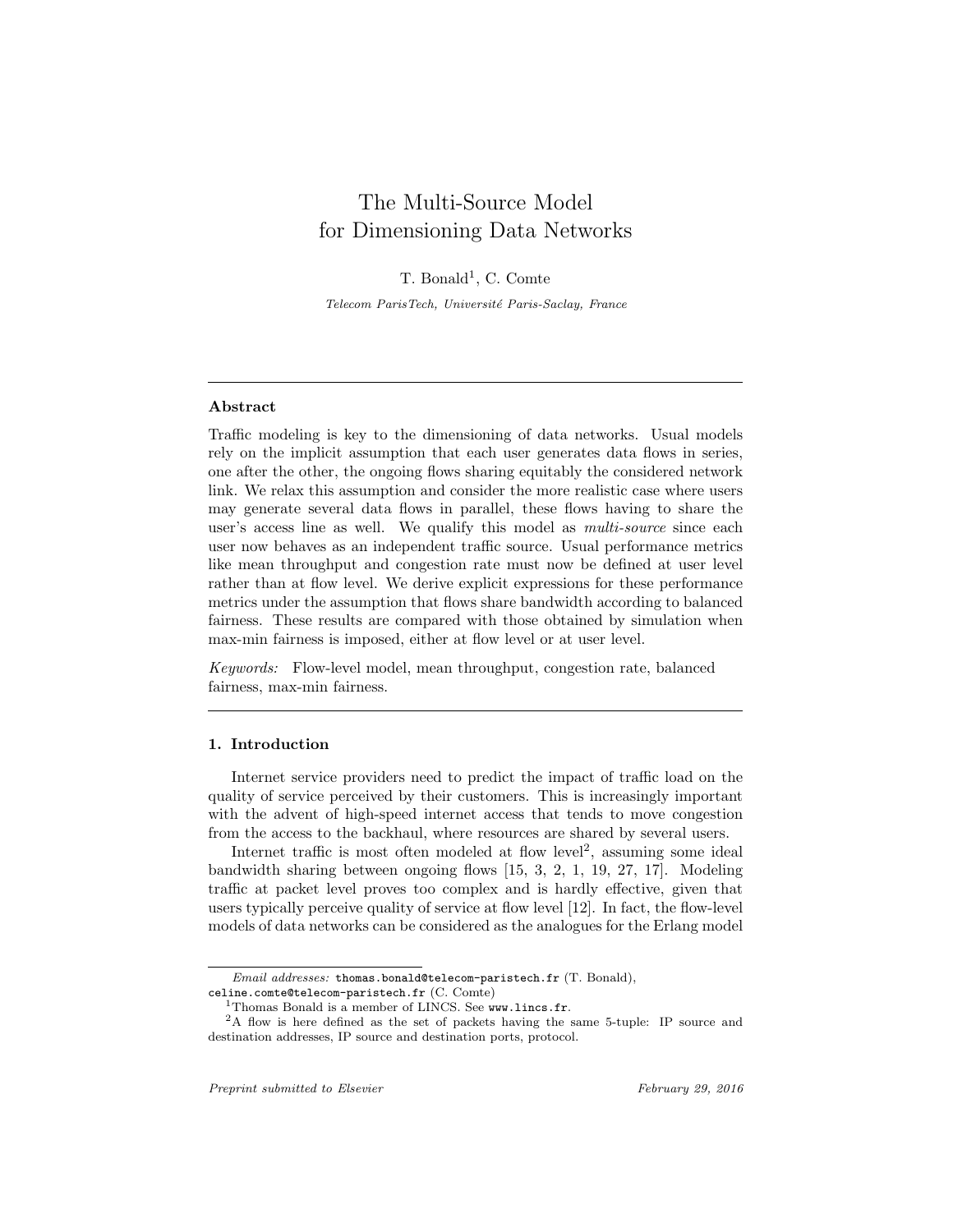of telephone networks and its extensions to multi-rate circuit-switched networks [5]. They have proved essential for both dimensioning [3, 6, 29, 25, 24, 16] and traffic engineering [15, 23, 21, 28].

These models rely on the implicit assumption that each user generates data flows in series, one after the other, so that bandwidth sharing occurs on the considered backhaul link only, and not on the user's access line. In this paper, we relax this assumption and consider the more realistic case where users may generate several data flows in parallel, these flows having to share both the backhaul link and the user's access line. It is not obvious how bandwidth is shared by end-to-end congestion control in this context. Proportional fairness is often considered as an adequate model [18, 26, 22]. It turns out to coincide with max-min fairness in the networks considered in the present paper. Since we look for closed-form expressions, we consider a slightly different allocation known as balanced fairness [7]. While the resulting expressions have already been presented in [4], we here resort to simulations to compare our results to those obtained under max-min fairness. We also use simulations to assess the impact of packet schedulers and buffer management schemes that impose maxmin fairness at user level on the backhaul link.

Existing models assume that flows are generated either according to a Poisson process (the so-called *infinite-source* model) or by n users, each alterning between the active state and the idle state (the so-called finite-source model) [5]; in both cases, each user has at most one flow in progress at any given time. Our model consists of  $n$  users, each generating data flows according to a Poisson process; in particular, there is no limit on the number of flows in progress coming from the same user. We refer to this model as the multi-source model, since each user can now be viewed as an independent source of flows, as opposed to previous models where there is a unique source of flows, able to generate either an infinite number or a finite number of flows in parallel.

Since the model allows each user to generate multiple flows in parallel, it is not sufficient to focus on the flow level to evaluate user-level performance. In particular, the throughput of each user is the total throughput of her flows in progress. The corresponding performance results can differ significantly from those obtained under the infinite-source model and the finite-source model. They coincide only in the limit of an infinite number of access lines.

We consider a single backhaul link of fixed capacity (in  $bit/s$ ) shared by a population of  $n$  users. The total throughput of each user is also constrained by the rate of her access line. The models apply equally to the uplink (from the users to the Internet) and to the downlink (from the Internet to the users). All traffic is elastic, meaning that each flow generated by a user corresponds to some data transfer and remains active as long as the corresponding data have not been fully transferred. Due to the insensitivity property, we do not specify the flow size distribution beyond the mean, nor the distribution of the idle times in the finite-source model [5]. We provide formulas that can be used in planning tools or directly by network engineers to get insights into the impact of traffic on user-level performance [16].

In the rest of the paper, we first review the results obtained with the infinite-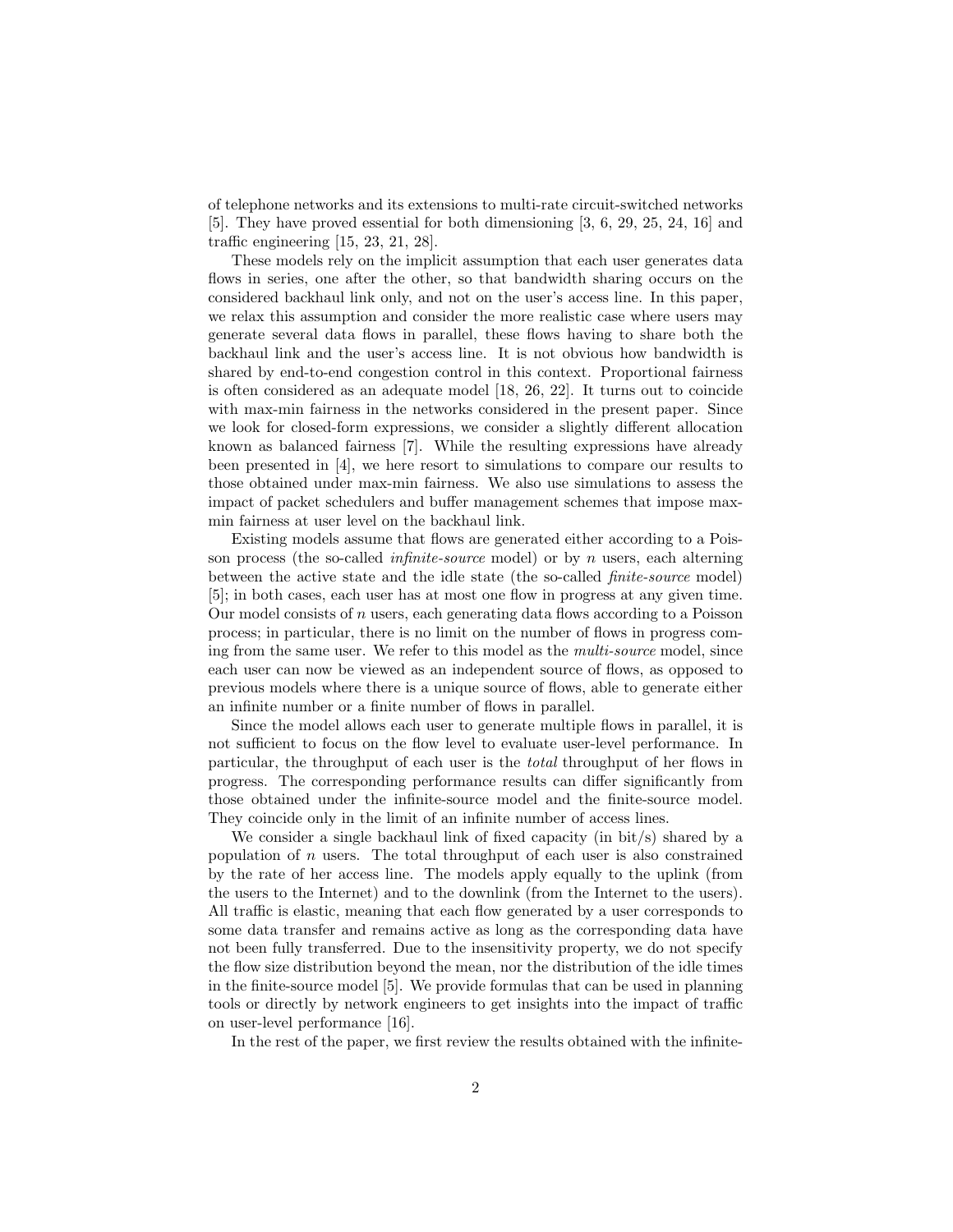source model and the finite-source model. We then present the multi-source model and compare numerically the results obtained with the three models in some typical traffic scenarios. Finally, we present the simulation results obtained under max-min fairness and conclude the paper.

#### 2. Infinite-source model

Like the Erlang model for telephone networks, which relies on the assumption of Poisson call arrivals [14], it is common practice to assume Poisson flow arrivals in data networks. This is referred to as the infinite-source model since it corresponds to the finite-source model (presented in the next section) in the limiting case where the number of users n grows to infinity.

# 2.1. No access rates

We start with the simplest case where there is no rate limit at the access: each user has full access to the backhaul link, which is assumed to be equitably shared by ongoing flows. Flows arrive according to a Poisson process of intensity  $\lambda$  and have i.i.d. sizes of mean  $\sigma$  bits, corresponding to a traffic intensity of  $A = \lambda \sigma$  bit/s. Denoting by C the capacity of the backhaul link in bit/s, the link load is  $\rho = A/C$ . Under the assumption of perfect fair sharing, the traffic model corresponds to an  $M/G/1$  processor-sharing queue of load  $\rho$ . It is stable if and only if  $\rho < 1$ , in which case the stationary distribution of the number of flows in progress  $X$  is given by:

$$
\pi(x) = (1 - \rho)\rho^x.
$$

Recall that this distribution is insensitive to the flow size distribution beyond the mean [20, 2, 5].

It turns out that the stationary distribution seen by a user having a flow in progress is different. Since there are  $x$  flows in progress in state  $x$ , which are assumed to be generated by different users, each active user sees the size-biased probability distribution of the random variable  $X$ ,

$$
\pi'(x) \propto x\pi(x).
$$

Observe that  $\pi'(0) = 0$ . We will denote by P' and E' the corresponding probability measure and expectation, respectively. We derive two key performance metrics on this basis.

Mean throughput. The first performance metric is the mean throughput experienced by users. Assume there are x ongoing flows, with  $x > 0$ . The throughput of each flow is then  $C/x$ . Thus the mean throughput experienced by users, normalized by the maximum throughput  $C$ , is given by

$$
\gamma = E' \left( \frac{1}{X} \right).
$$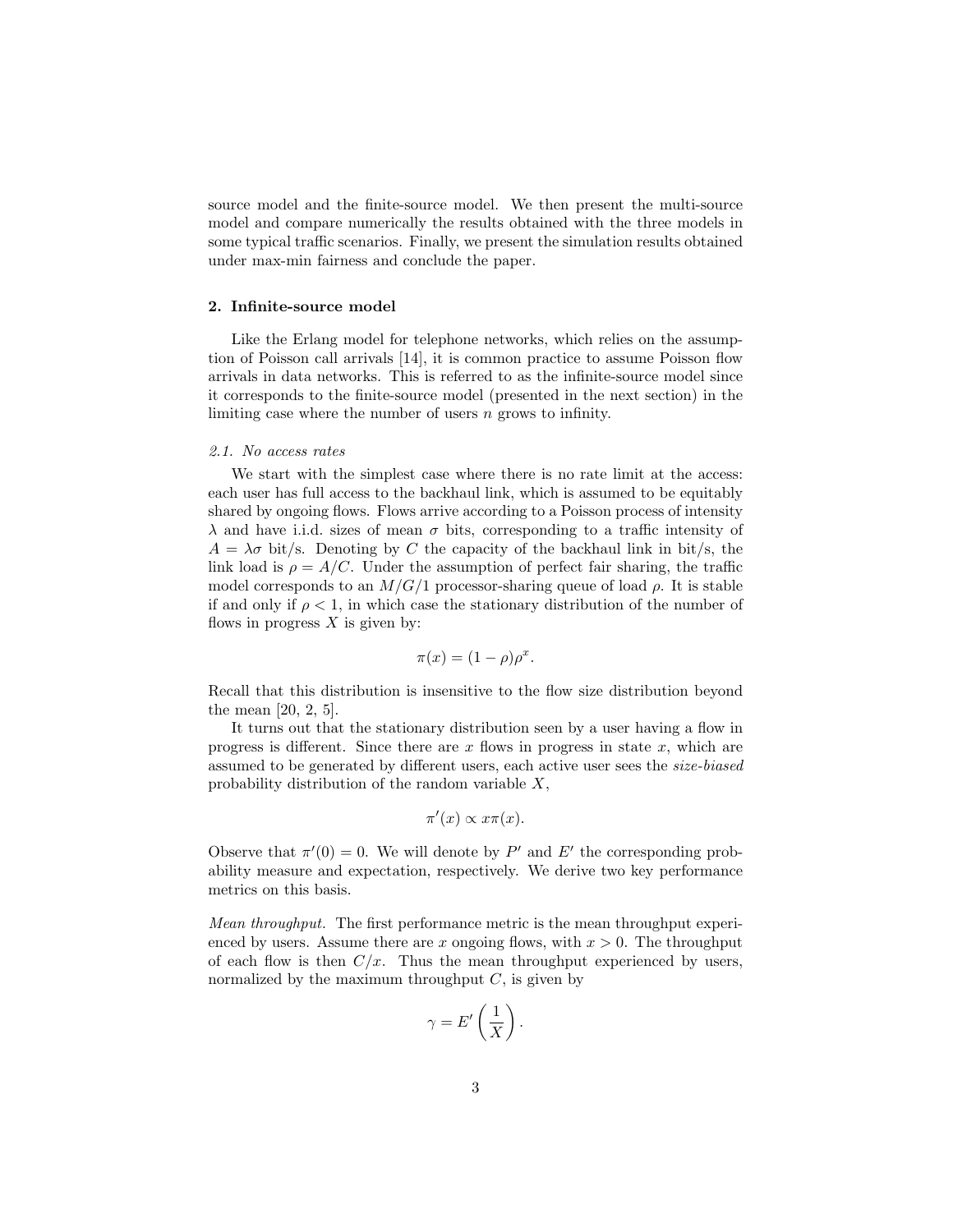Replacing  $E'$  by its expression, we obtain

$$
\gamma = \frac{\sum_{x>0} \pi(x)}{E(X)} = \frac{\rho}{E(X)},
$$

that is

$$
\gamma = 1 - \rho. \tag{1}
$$

Observe that the mean throughput decreases linearly with the link load.

Congestion rate. The second performance metric is the congestion rate, defined as the probability that an active user gets a throughput less than the maximum throughput C. Since there is no rate limit at the access, the congestion rate is the probability seen by an active user that there are other active users:

$$
\eta = P'(X > 1).
$$

Replacing  $E'$  by its expression, we obtain

$$
\eta = \frac{\sum_{x>1} x\pi(x)}{E(X)} = 1 - \frac{P(X=1)}{E(X)},
$$
  

$$
\eta = \rho(2-\rho).
$$
 (2)

that is

As expected, the congestion rate grows from 0 to 1 as the link load grows from 0 to 1. 
$$
\,
$$

#### 2.2. Same access rates

We now consider the practically interesting case where each flow has a rate limit  $r < C$  corresponding to the capacity of the user's access line in bit/s. For convenience, we assume that the capacity of the backhaul link is some multiple of this access rate, that is  $C = mr$  for some integer  $m \geq 1$ . We denote by  $\alpha = A/r$  the traffic intensity expressed in units of the access rate. This would correspond to the mean number of flows if the backhaul link were of infinite capacity. The model corresponds to an  $M/G/m$  processor-sharing queue of load  $\rho = A/C$ . Under the stability condition  $\rho < 1$ , the stationary distribution of the number of flows  $X$  is given by [5]:

$$
\pi(x) = \frac{1}{G} \begin{cases} \frac{\alpha^x}{x!} & \text{for } x \le m, \\ \frac{\alpha^m}{m!} \rho^{x-m} & \text{for } x > m, \end{cases}
$$

where G denotes the normalization constant:

$$
G = \sum_{x=0}^{m} \frac{\alpha^x}{x!} + \frac{\alpha^m}{m!} \frac{\rho}{1-\rho}.
$$

Both performance metrics extend to this case.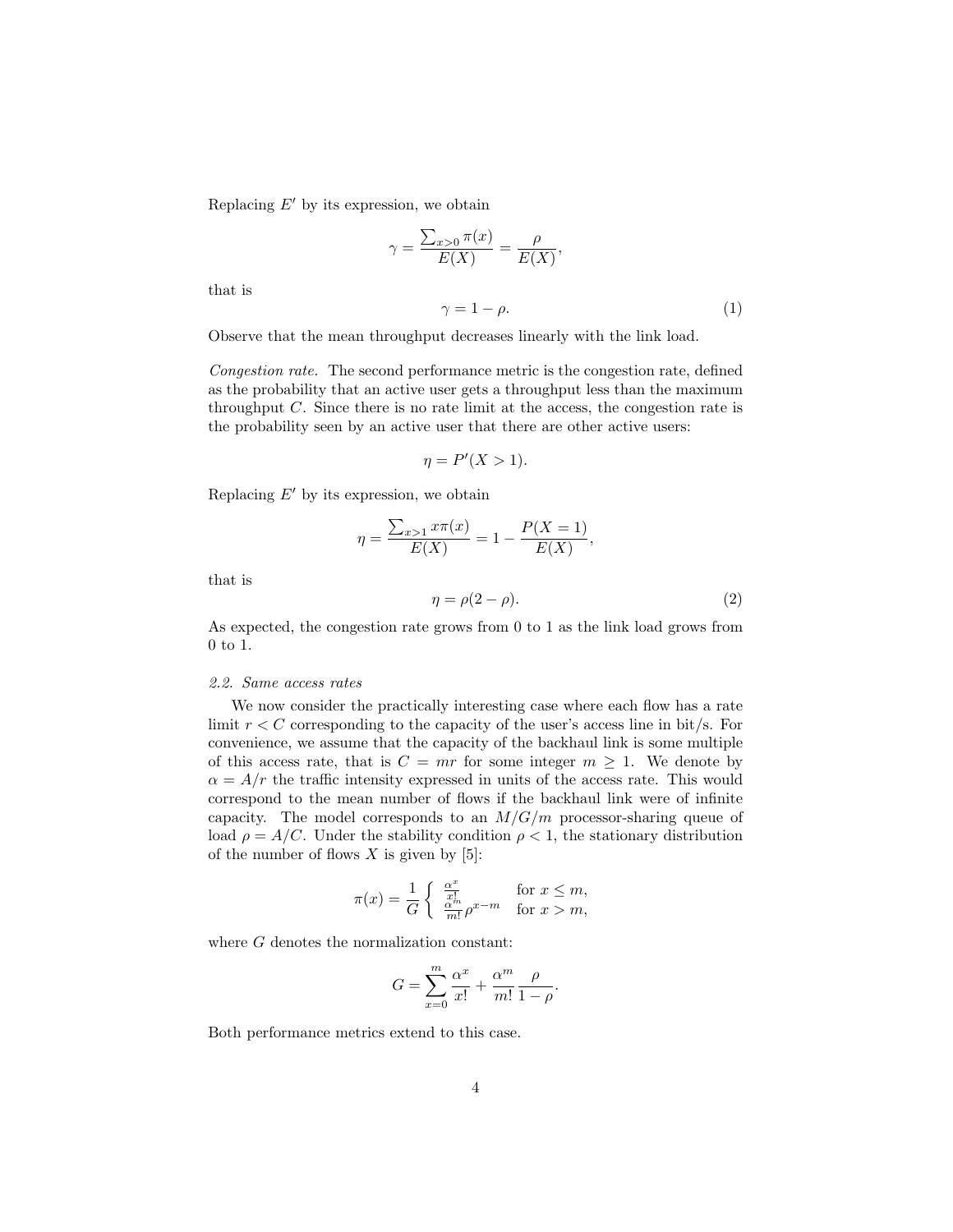#### 2.3. Different access rates

Finally, we consider the general case of K different access rates  $r_1, \ldots, r_K$ . We denote by  $A_1, \ldots, A_K$  the respective traffic intensities in bit/s generated by each class of users, and by  $\alpha_1 = A_1/r_1, \ldots, \alpha_K = A_K/r_K$  the traffic intensities expressed in multiples of the access rates; these would correspond to the mean number of flows of each class if the backhaul link were of infinite capacity. The corresponding loads on the backhaul link are  $\rho_1 = A_1/C, \ldots, \rho_K = A_K/C$ , and the total load is  $\rho = \rho_1 + \ldots + \rho_K$ .

Let  $X$  be the  $K$ -dimensional vector of the number of flows of each class in progress. Denote by  $\phi_k(x)$  the total throughput of class-k users in state x. The capacity constraints are

$$
\forall k = 1, \dots, K, \quad \phi_k(x) \le x_k r_k
$$

and

$$
\sum_{k=1}^{K} \phi_k(x) \le C.
$$

Now let r be the K-dimensional vector of access rates. Under balanced fair sharing [7, 10], all users get their maximum throughput, in the sense that  $\phi_k(x) = x_k r_k$  for all  $k = 1, ..., K$ , if and only if  $x r \leq C$  (the access lines are limiting); otherwise, no user gets her or his maximum throughput and the total throughput is  $\sum_{k=1}^{K} \phi_k(x) = C$  (the backhaul link is limiting). The stability condition is  $\rho < 1$  and the vector X has the stationary distribution:

$$
\pi(x) = \begin{cases} \frac{1}{G} \frac{\alpha_1^{x_1}}{x_1!} \cdots \frac{\alpha_K^{x_K}}{x_K!} & \text{for } x.r \le C, \\ \sum_{k=1}^K \rho_k \pi(x - e_k) & \text{for } x.r > C, \end{cases}
$$

where  $e_k$  is the unit vector on component k and G denotes the normalization constant. Here and in the rest of the paper, we adopt the convention that  $\pi(x) = 0$  for any  $x \notin \mathbb{N}^K$ . Performance now depends on the user's class. Both metrics can be computed through a recursive formula [10], which is the analogue of the Kaufmann-Roberts formula for circuit-switched networks.

## 3. Finite-source model

When the user population is relatively small, flow arrivals cannot be considered as Poisson. Each user is still assumed to generate flows in series, with a random idle time between the end of a flow and the beginning of the next flow. This is the analogue of the Engset model used for telephone networks [13]. We only give the stationary distribution of the number of active users; the corresponding performance metrics can be derived as for the infinite-source model.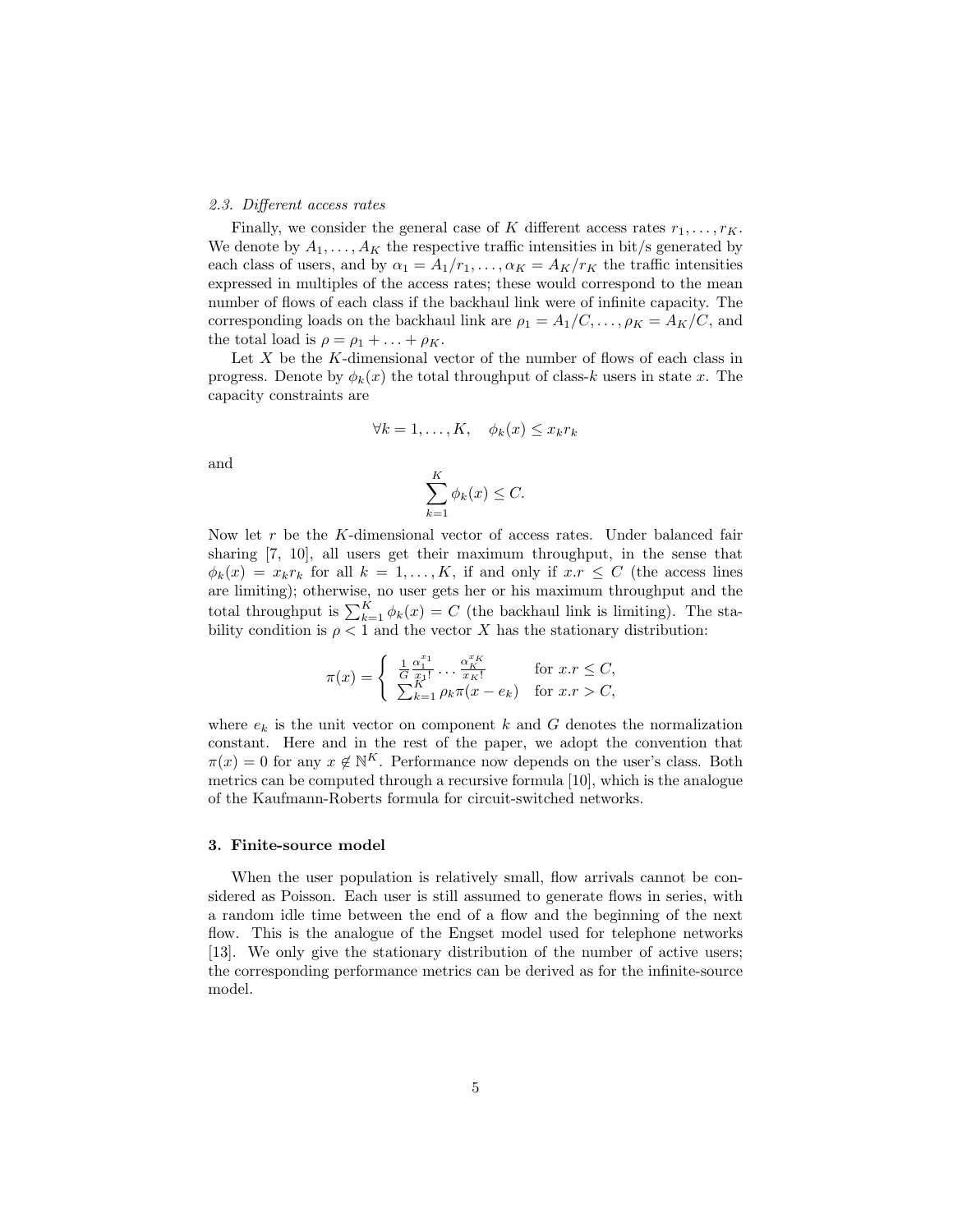## 3.1. No access rates

Consider  $n$  users having full access to the backhaul link. Any idle user tends to become active at rate  $\nu > 0$ , while any active user tends to become idle at rate  $\mu = C/\sigma$  when no other users are active. We deduce that any user alone in the system is active a fraction of time  $\beta/(1+\beta)$ , with  $\beta = \nu/\mu$ .

Now assume active users share the backhaul link in a fair way. The stationary distribution of the number of active users  $X$  is then given by [3, 9]:

$$
\pi(x) = \frac{1}{G} \frac{n!}{(n-x)!} \beta^x, \quad x \le n,
$$

where  $G$  is the normalization constant:

$$
G = \sum_{x=0}^{n} \frac{n!}{(n-x)!} \beta^x.
$$

The infinite-source model corresponds to the case  $n \to \infty$  and  $\beta \to 0$ , with  $n\beta \rightarrow \rho$ . A key difference with the infinite-source model is that traffic intensity is no longer an exogenous parameter but given by  $A = CP(X > 0)$ . We deduce the link load:

$$
\rho = P(X > 0) = \frac{G - 1}{G}.
$$

#### 3.2. Same access rates

Now assume all users have the same access rate  $r$ . The link capacity is  $C = mr$  for some integer  $m \geq 1$ , with  $n > m$ . Any active user tends to become idle at rate  $\mu = r/\sigma$  when no other users are active. The stationary distribution of the number of flows  $X$  becomes [6]:

$$
\pi(x) = \frac{1}{G} \begin{cases} \n\binom{n}{x} \beta^x & \text{for } x \le m, \\ \n\frac{n!}{(n-x)!m!} \frac{\beta^x}{m^x - m} & \text{for } m < x \le n, \n\end{cases}
$$

where  $\beta = \nu/\mu$  and G is the normalization constant. Traffic intensity is  $A =$  $E(\min(X,m))r$ , corresponding to load

$$
\rho = \frac{E(\min(X, m))}{m}
$$

.

3.3. Different access rates

Finally, consider the general case of K different access rates  $r_1, \ldots, r_K$ . There are  $n_k$  users with access rate  $r_k$ , mean flow size  $\sigma_k$  and mean idle time  $1/\nu_k$  between two flows. Under balanced fair sharing, the stationary distribution of the system state  $X$  is given by:

$$
\pi(x) = \begin{cases} \frac{1}{G} \prod_{k=1}^{K} {n_k \choose x_k} \beta_k^{x_k} & \text{for } x, r \leq C, \\ \sum_{k=1}^{K} \frac{\beta_k r_k}{C} (n_k - x_k + 1) \pi(x - e_k) & \text{for } x, r > C, \end{cases}
$$

where  $\beta_k = \nu_k/\mu_k$ ,  $\mu_k = r_k/\sigma_k$  and G the normalization constant. Traffic intensity is  $A = E(\min(X.r, C))$ , corresponding to load:

$$
\rho = \frac{E(\min(X.r, C))}{C}.
$$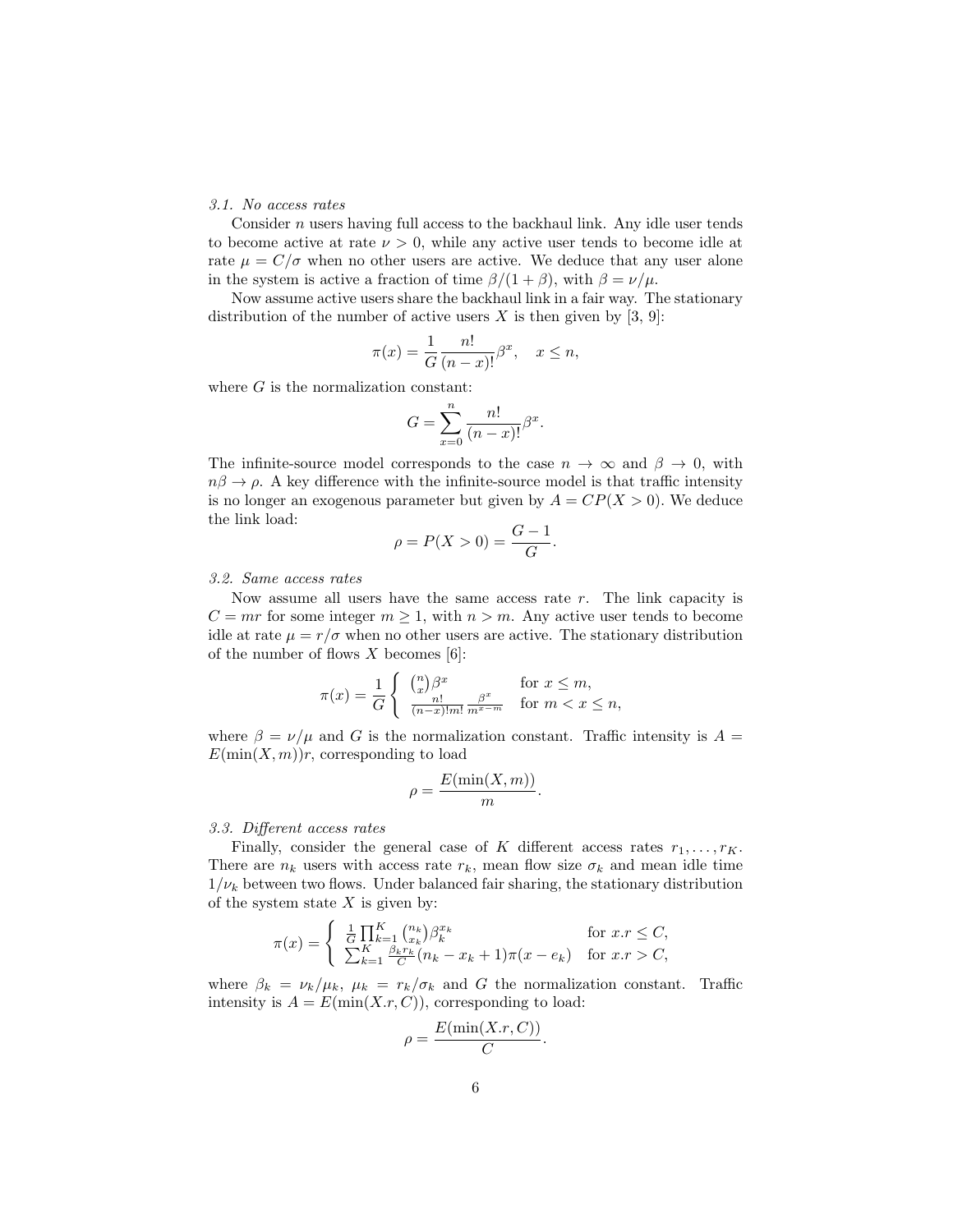#### 4. Multi-source model

We now introduce the multi-source model where data flows must share *both* the backhaul link and the user's access line. We consider  $n$  users, with user  $i$ generating flows according to an independent Poisson process of intensity  $\lambda_i$ , corresponding to the traffic intensity  $a_i = \lambda_i \sigma$  in bit/s. We are interested in the total throughput obtained by each user.

## 4.1. No access rates

As above, we first consider the case where each user has full access to the backhaul link. Under fair sharing between flows in progress, the model reduces to an  $M/G/1$  multi-class processor-sharing queue. Denoting by  $\rho_i = a_i/C$  the load due to user i and by  $\rho = \rho_1 + \ldots + \rho_n$  the total load, the stationary distribution of the number of flows of each user  $X$  is given by

$$
\pi(x) = (1 - \rho) \binom{x_1 + \ldots + x_n}{x_1, \ldots, x_n} \rho_1^{x_1} \ldots \rho_n^{x_n},
$$

under the stability condition  $\rho < 1$ .

Now user *i* sees the stationary distribution  $\pi_i(x) \propto \pi(x) 1_{x_i>0}$  when active. We denote by  $P_i$  and  $E_i$  the corresponding probability measure and expectation.

*Mean throughput.* The total throughput of user  $i$  is proportional to the number of ongoing flows of this user, that is  $(x_i/\sum_j x_j) \times C$  in any state x such that  $x_i > 0$ . We deduce the mean throughput of user i, normalized by the maximum throughput  $C$ ,

$$
\gamma_i = E_i \left( \frac{X_i}{\sum_j X_j} \right).
$$

By work conservation,

$$
\rho_i = E\left(\frac{X_i}{\sum_j X_j} 1_{X_i > 0}\right),\,
$$

so that

$$
\gamma_i = \frac{\rho_i}{P(X_i > 0)}.
$$

Since

$$
P(X_i > 0) = \frac{\rho_i}{1 - \rho + \rho_i},
$$

we obtain  $\gamma_i = 1 - \rho + \rho_i$ . Note that the mean throughput is larger than that obtained with the infinite-source model, given by (1), with equality when  $\rho_i \rightarrow 0$ (in which case user  $i$  generates flows in series, as in the infinite-source model). Observe also that the mean (normalized) throughput of user  $i$  is larger than the load  $\rho_i$  generated by this user, with equality when  $\rho \rightarrow 1$  (in which case the system is saturated and the throughput of each user corresponds to her bandwidth share). For homogeneous traffic distribution, all users get the same throughput,

$$
\gamma = 1 - \rho + \frac{\rho}{n} \ge \frac{1}{n}.
$$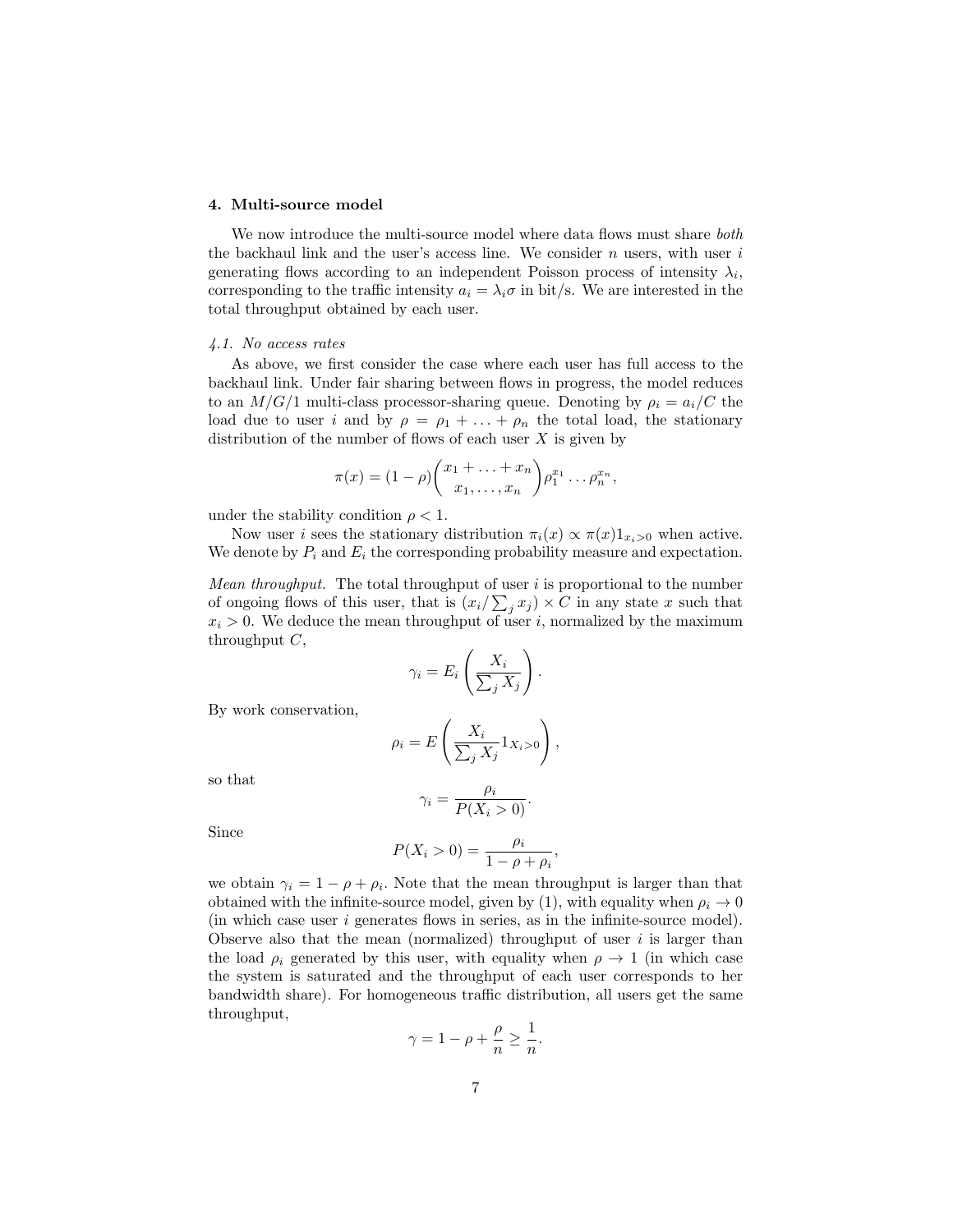Congestion rate. The congestion rate seen by user  $i$  is the probability that the total throughput of this user is less than  $C$ , that is the probability that there are other active users:

$$
\eta_i = P_i(\sum_j X_j > X_i).
$$

We get

$$
\eta_i = \frac{P(X_i > 0, \sum_{j \neq i} X_j > 0)}{P(X_i > 0)}.
$$

Since

$$
P(X_i > 0, \sum_{j \neq i} X_j = 0) = \frac{\rho_i (1 - \rho)}{1 - \rho_i},
$$

we obtain

$$
\eta_i = (2 - \rho) \frac{\rho - \rho_i}{1 - \rho_i}.
$$

This congestion rate is smaller than that obtained with the infinite-source model, given by (2), with equality when  $\rho_i \to 0$ .

#### 4.2. Same access rates

Now assume all users have the same access rate r, with  $C = mr$  for some integer m such that  $1 \leq m < n$ . We denote by  $\rho_i = a_i/r$  the load of user-i access line. The load of user i on the backhaul link is  $\rho_i = a_i/C = \rho_i/m$ .

Let  $\phi_i(x)$  be the total throughput of user i in state x. The capacity constraints are

$$
\forall i = 1, \dots, n, \quad \phi_i(x) \le r
$$

and

$$
\sum_{i=1}^{n} \phi_i(x) \leq C.
$$

Let  $n(x) = \sum_{i=1}^{n} 1_{x_i>0}$  be the number of active users in state x. Under balanced fair sharing, all active users get their maximum throughput, that is  $\phi_i(x) = r$ for all  $i = 1, ..., n$  such that  $x_i > 0$ , if and only if  $n(x)r \leq C$  (the access lines are limiting); otherwise, no user gets the maximum throughput and the total throughput is  $\sum_{i=1}^{n} \phi_i(x) = C$  (the backhaul link is limiting). Under the stability condition  $\rho < 1$  and  $\rho_i < 1$  for all  $i = 1, \ldots, n$ , the stationary distribution of the network state  $X$  is

$$
\pi(x) = \begin{cases} \frac{1}{G} \prod_{i=1}^{n} \varrho_i^{x_i} & \text{for } n(x) \le m, \\ \sum_{i=1}^{n} \rho_i \pi(x - e_i) & \text{otherwise,} \end{cases}
$$

where  $G$  is the normalization constant. Since the network has a tree topology, we deduce from [8] that

$$
G = \sum_{I \subset \{1, \dots, n\}, |I| \le m} \prod_{i \in I} \frac{\varrho_i}{1 - \varrho_i} + \sum_{I \subset \{1, \dots, n\}, |I| = m} \prod_{i \in I} \frac{\varrho_i}{1 - \varrho_i} \frac{\sum_{i \notin I} \varrho_i}{m - \sum_{i=1}^n \varrho_i}.
$$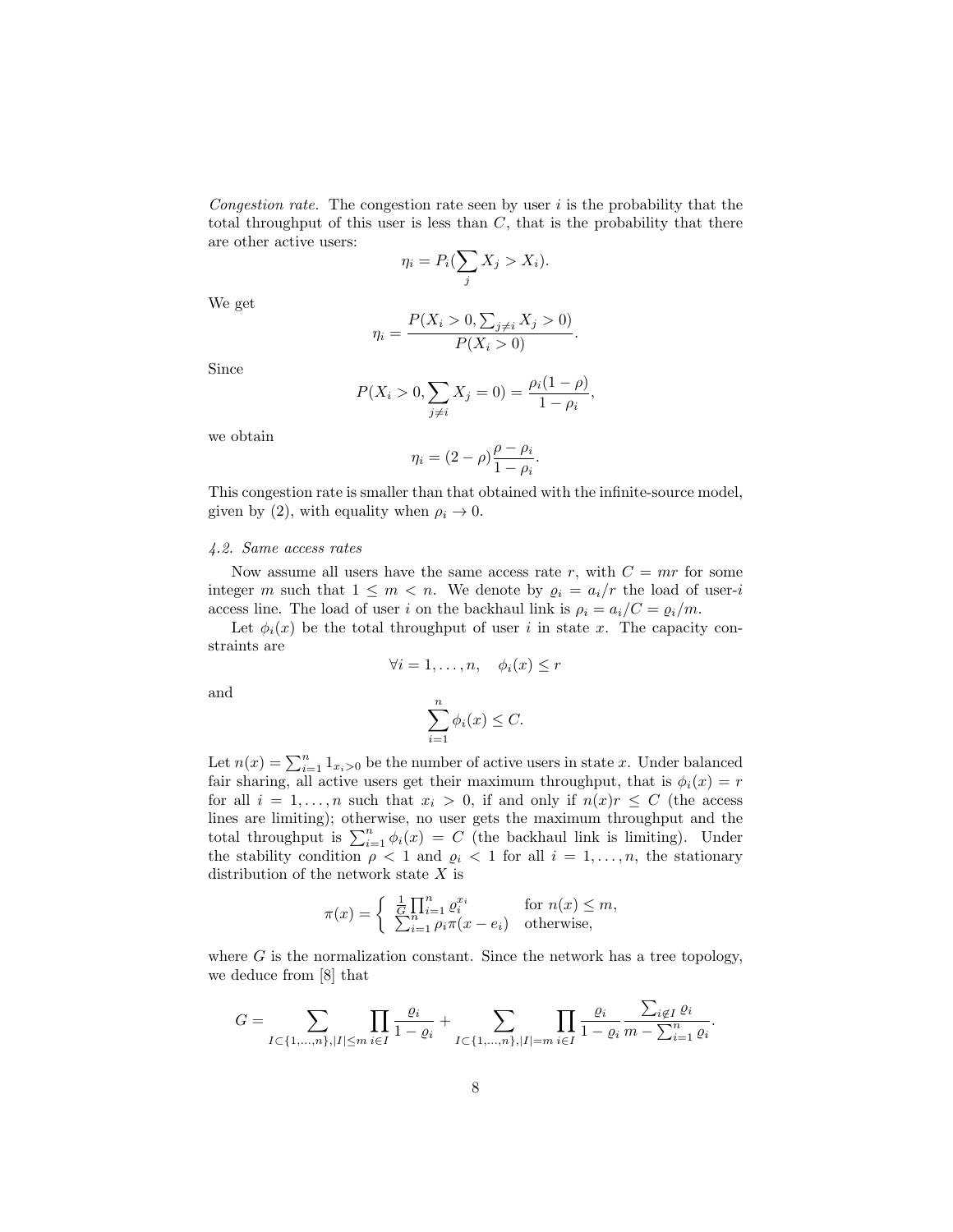*Mean throughput.* The mean throughput of user  $i$ , normalized by the maximum throughput  $r$ , is given by

$$
\gamma_i = E_i \left( \frac{\phi_i(X)}{r} \right)
$$

.

By work conservation,  $E(\phi_i(X)) = a_i$  so that

$$
\gamma_i = \frac{\varrho_i}{P(X_i > 0)}.
$$

Now

$$
P(X_i = 0) = \frac{G_i}{G},
$$

where  $G_i$  denote the normalization constant in the absence of user  $i$ ,

$$
G_i = \sum_{I \subset \{1,\ldots,n\}\setminus\{i\},|I| \leq m} \prod_{j \in I} \frac{\varrho_j}{1-\varrho_j} + \sum_{I \subset \{1,\ldots,n\}\setminus\{i\},|I|=m} \prod_{j \in I} \frac{\varrho_j}{1-\varrho_j} \frac{\sum_{j \notin I, j \neq i} \varrho_j}{m - \sum_{j \neq i} \varrho_j}.
$$

We deduce

$$
\gamma_i = \frac{G\varrho_i}{G - G_i}.\tag{3}
$$

Congestion rate. The congestion rate seen by user  $i$  is

$$
\eta_i = P_i(\phi_i(X) < r).
$$

We get

$$
\eta_i = \frac{P(X_i > 0, \sum_j 1_{X_j > 0} > m)}{P(X_i > 0)},
$$

that is

$$
\eta_i = \frac{F - F_i}{G - G_i},\tag{4}
$$

with

$$
F = \sum_{I \subset \{1,\dots,n\},|I|=m} \prod_{j \in I} \frac{\varrho_j}{1-\varrho_j} \frac{\sum_{j \notin I} \varrho_j}{m - \sum_{j=1}^n \varrho_j}
$$

and

$$
F_i = \sum_{I \subset \{1,\ldots,n\} \setminus \{i\}, |I| = m} \prod_{j \in I} \frac{\varrho_j}{1 - \varrho_j} \frac{\sum_{j \notin I, j \neq i} \varrho_j}{m - \sum_{j \neq i} \varrho_j}.
$$

# 4.3. Different access rates

We now consider the general case where user  $i$  has access rate  $r_i$ . The load of user-i access line becomes  $\rho_i = a_i/r_i$ . The capacity constraints are

$$
\forall i=1,\ldots,n,\quad \phi_i(x)\leq r_i
$$

and

$$
\sum_{i=1}^{n} \phi_i(x) \le C.
$$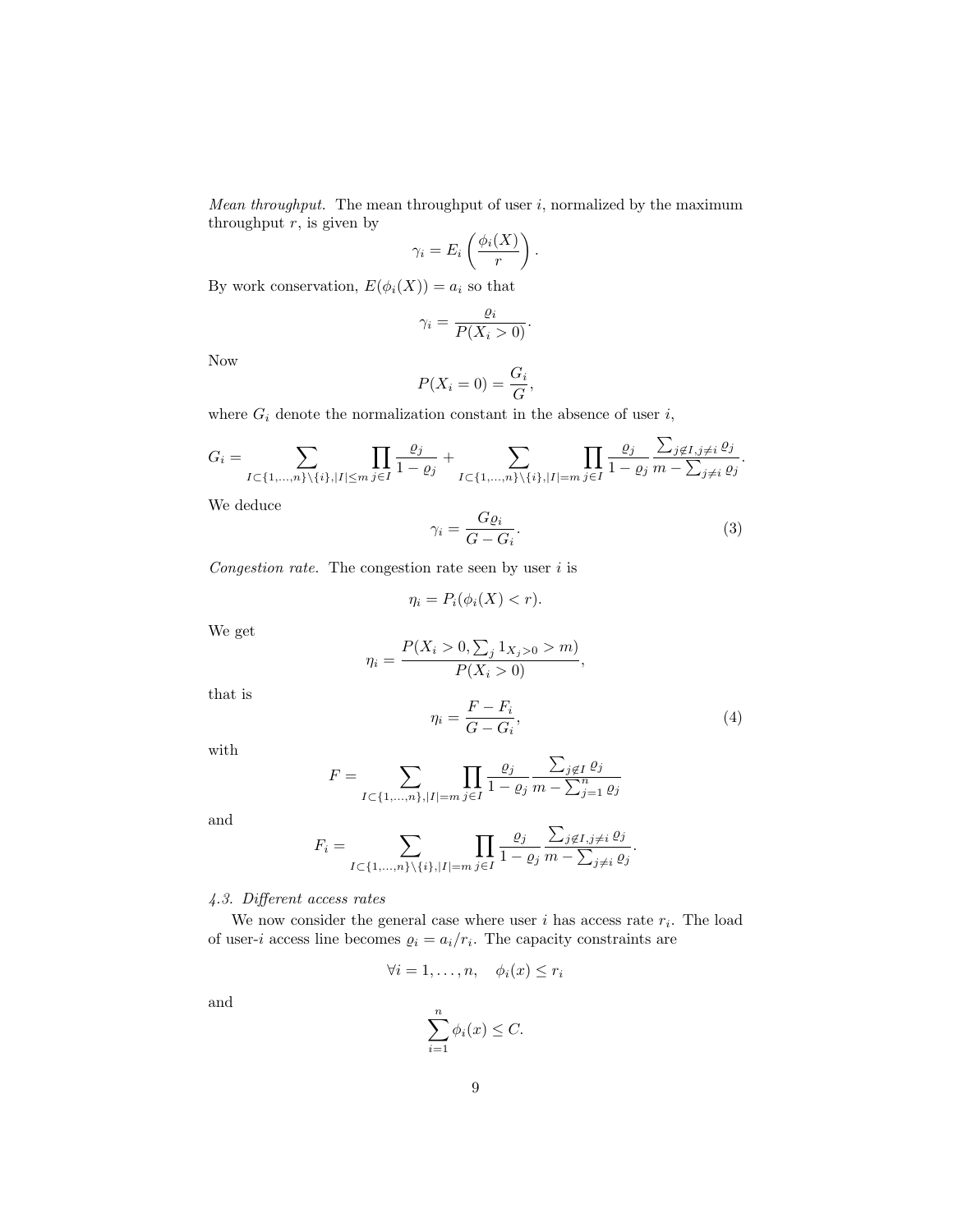Under balanced fair sharing, all active users get their maximum throughput if and only if

$$
\sum_{i=1}^{n} r_i 1_{x_i>0} \le C.
$$

Under the stability condition  $\rho < 1$  and  $\varrho_i < 1$  for all  $i = 1, \ldots, n$ , the stationary distribution of the network state  $X$  is

$$
\pi(x) = \begin{cases} \frac{1}{G} \prod_{i=1}^{n} \varrho_i^{x_i} & \text{for } \sum_{i=1}^{n} r_i 1_{x_i>0} \le C, \\ \sum_{i=1}^{n} \varrho_i \pi(x - e_i) & \text{otherwise,} \end{cases}
$$

where  $G$  denotes the normalization constant  $[8]$ 

$$
G = \sum_{I \subset \{1, \dots, n\}, e_I, r \le C} \prod_{i \in I} \frac{\varrho_i}{1 - \varrho_i} + \sum_{I \subset \{1, \dots, n\}, e_I, r \le C} \prod_{i \in I} \frac{\varrho_i}{1 - \varrho_i} \frac{\sum_{i \notin I, r_i + e_I, r > C} \varrho_i r_i}{C - \sum_{i=1}^n \varrho_i r_i},
$$

with  $e_I$  the vector of ones on all components  $i \in I$  and zeros elsewhere.

Mean throughput. The mean throughput of user  $i$  normalized by the maximum throughput  $r_i$  of this user is

$$
\gamma_i = E_i \left( \frac{\phi_i(X)}{r_i} \right).
$$

We obtain the same expression (3), with

$$
G_i = \sum_{I \subset \{1,\ldots,n\}, i \notin I, e_I, r \leq C} \prod_{j \in I} \frac{\varrho_j}{1 - \varrho_j} + \sum_{I \subset \{1,\ldots,n\}, i \notin I, e_I, r \leq C} \prod_{j \in I} \frac{\varrho_j}{1 - \varrho_j} \frac{\sum_j \varrho_{I,j} \neq i, r_j + e_I, r > C} \varrho_j r_j}{C - \sum_{j \neq i} \varrho_j r_j}.
$$

Congestion rate. The congestion rate seen by user  $i$  is

$$
\eta = P_i(\phi_i(X) < r_i),
$$

that is (4) with

$$
F = \sum_{I \subset \{1,\dots,n\}, e_I, r \leq C} \prod_{j \in I} \frac{\varrho_j}{1 - \varrho_j} \frac{\sum_{j \notin I, r_j + e_I, r > C} \varrho_j r_j}{C - \sum_j \varrho_j r_j}
$$

and

$$
F_i = \sum_{I \subset \{1,\ldots,n\}, i \notin I, e_I, r \le C} \prod_{j \in I} \frac{\varrho_j}{1 - \varrho_j} \frac{\sum_{j \notin I, j \ne i, r_j + e_I, r > C} \varrho_j r_j}{C - \sum_{j \ne i} \varrho_j r_j}.
$$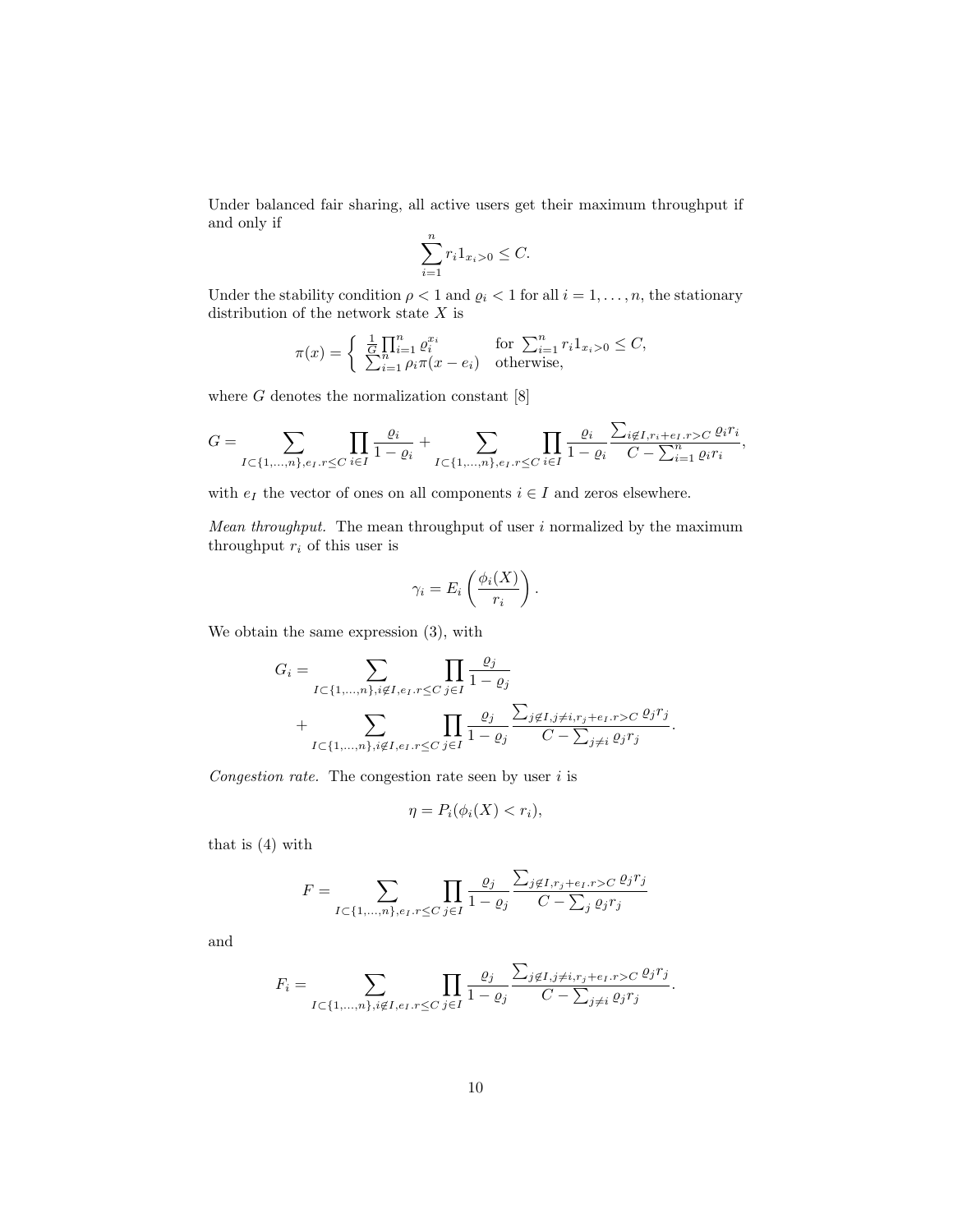#### 4.4. Different user classes

The previous formulas have exponential complexity in  $n$ . To keep the complexity polynomial in n, we need to group users in some finite number of classes  $K$ , as in the infinite-source model and the finite-source model. With some slight abuse of notation, we denote respectively by  $r_k$  and  $\rho_k$  the rate and the load of the access line of each class-k user. There are  $n_k$  class-k users and we denote by *n* the vector  $(n_1, \ldots, n_K)$ . The normalization constant is then given by

$$
G = \sum_{\ell \le n:\ell,r \le C} \prod_{k=1}^K {n_k \choose \ell_k} \left(\frac{\varrho_k}{1-\varrho_k}\right)^{\ell_k} + \sum_{\ell \le n:\ell,r \le C} \prod_{k=1}^K {n_k \choose \ell_k} \left(\frac{\varrho_k}{1-\varrho_k}\right)^{\ell_k} \times \frac{\sum_{j:\ell_j < n_j,\ell,r+r_j > C} (n_j - \ell_j) \varrho_j r_j}{C - \sum_{k=1}^K n_k \varrho_k r_k}.
$$

The mean throughput of each class- $k$  user is

$$
\gamma_k = \frac{G\varrho_k}{G - G_k},
$$

where  $G_k$  is the constant G with  $n_k$  replaced by  $n_k - 1$ . Similarly, letting

$$
F = \sum_{\ell \leq n:\ell,r \leq C} \prod_{k=1}^K {n_k \choose \ell_k} \left( \frac{\varrho_k}{1 - \varrho_k} \right)^{\ell_k} \times \frac{\sum_{j:\ell_j < n_j, \ell,r+r_j > C} (n_j - \ell_j) \varrho_j r_j}{C - \sum_{k=1}^K n_k \varrho_k r_k},
$$

we obtain the congestion rate of class- $k$  users

$$
\eta_k = \frac{F - F_k}{G - G_k},
$$

where  $F_k$  is the constant F with  $n_k$  replaced by  $n_k - 1$ .

In the limit where the number of users tends to infinity with traffic intensities  $n_1 \varrho_1 r_1, \ldots, n_K \varrho_K r_K$  tending to some fixed constants  $A_1, \ldots, A_K$  such that  $A_1 +$  $... + A_K < C$ , the multi-source model reduces to the infinite-source model: there is an infinite population of users, each user generating flows according to a Poisson process of null intensity.

#### 4.5. Numerical results

Figures 1 and 2 compare the performance metrics obtained with the three considered models when all users have the same access rate  $r, C = mr$  with  $m = 1, 10, 100, n = 2m$  and  $n = 10m$ , respectively. Traffic distribution is homogeneous.

We observe that the infinite-source model is overly pessimistic while the finite-source model is overly optimistic compared to the multi-source model, especially for the mean throughput. For the congestion rate, the infinite-source model is a good approximation of the multi-source model only for  $n = 10m$ while the finite-source model is a very good approximation in both cases.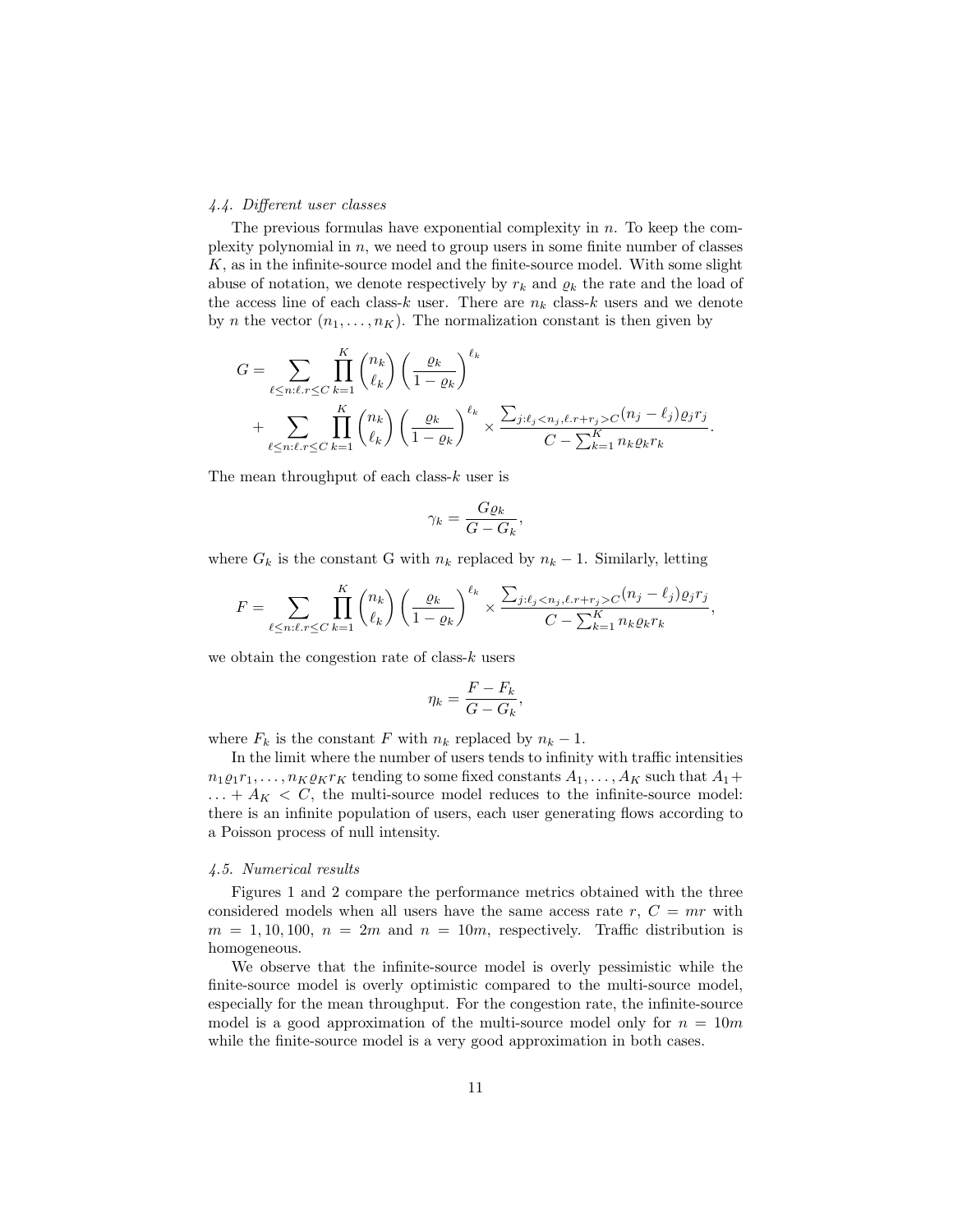

(a) Mean throughput for  $m = 1, 10, 100$  (from (b) Congestion rate for  $m = 1, 10, 100$  (from bottom to top) top to bottom)

Figure 1: Performance metrics under the three models for  $n = 2m$ .



(a) Mean throughput for  $m = 1, 10, 100$  (from (b) Congestion rate for  $m = 1, 10, 100$  (from bottom to top) top to bottom)

Figure 2: Performance metrics under the three models for  $n = 10m$ .

Figure 3 shows the results obtained for two classes of users, class-2 users generating 10 times more traffic than class-1 users. There is the same number of class-1 and class-2 users. All users have the same access rate  $r, C = mr$ with  $m = 1, 10, 100$ , and there is a total of  $n = 10m$  users. We observe that neither the infinite-source model nor the finite-source model is able to predict the performance of both user classes: the underlying assumption of flows generated in series by each user is not satisfactory.

The same conclusion can be drawn from Figure 4, showing the results for two classes of users with different access rates,  $r_1 = 1$  and  $r_2 = 4$ . We take  $n_1 = 4n_2$  and the same load for all access lines so that the total traffic intensity is the same for each class. Here  $m = C/r_1$  takes the values 5, 50, 500 and the total number of users is  $n = 2m$ .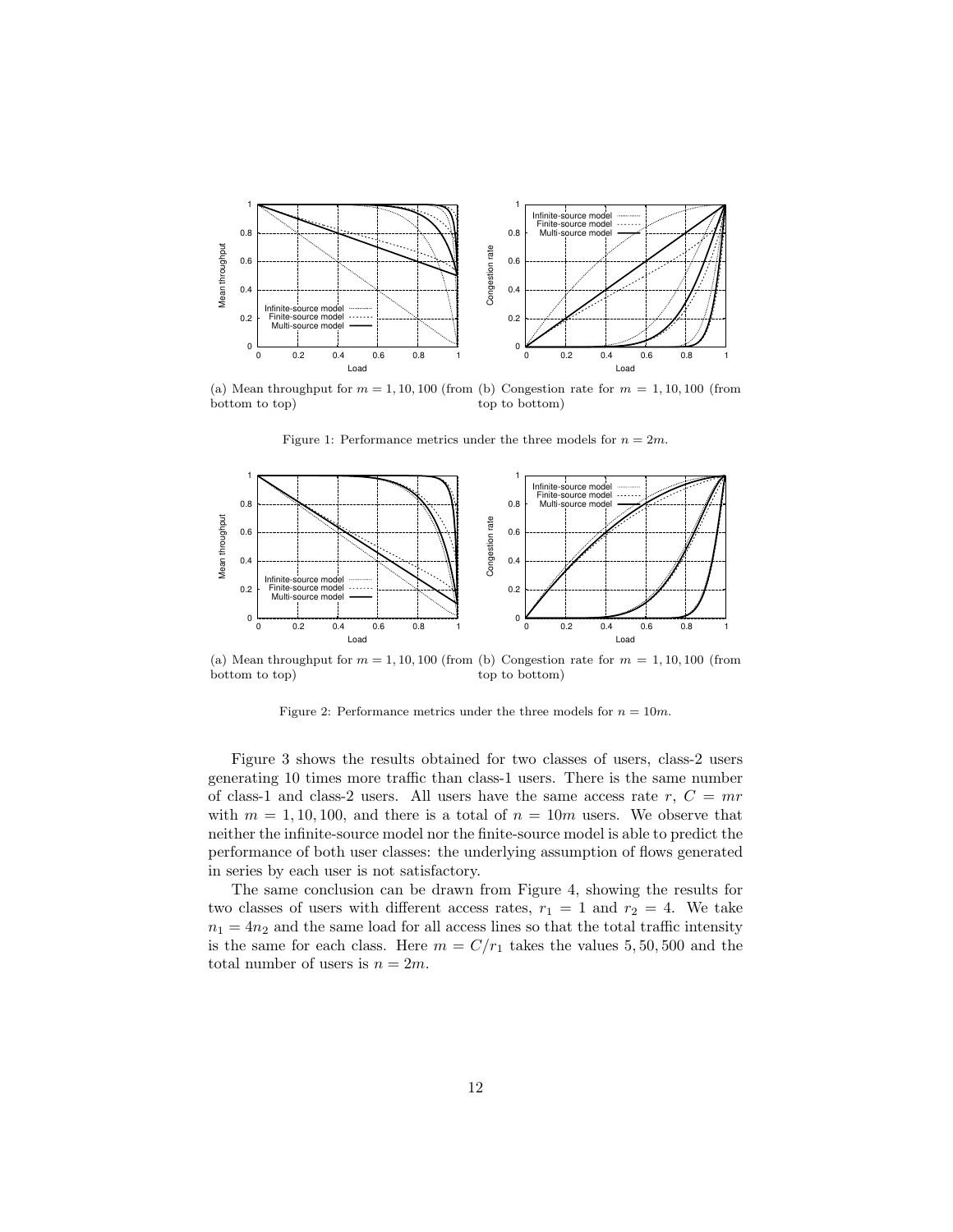

Figure 3: Mean throughput for  $m = 1, 10, 100$  (from bottom to top) and  $n_1 = n_2 = 5m$ .



Figure 4: Mean normalized throughput for  $m = 5, 50, 500$  (from bottom to top),  $n = 2m$ ,  $n_1 = 4n_2.$ 

## 5. Imposing fairness

In this section, we study by simulation the impact of the sharing policy on the performance results obtained with the multi-source model. Specifically, we consider max-min fairness applied either at flow level or at user level.

Since the insensitivity property is no longer valid with max-min fairness [7], we need to specify the flow size distribution. We assume that this distribution is exponential so that the evolution of the network state is described by a Markov process. The transitions rates are  $\lambda_i$  for user-i flow arrivals and  $\phi_i(x)/\sigma$  for user-i flow departures in state x, where  $\phi(x)$  denotes the vector of bandwidth shares in state  $x$  under max-min fairness at flow level or at user level. This Markov process is ergodic under the usual stability condition  $\rho < 1$  and  $\varrho_i < 1$ for all  $i = 1, ..., n$  [11].

# 5.1. Flow-level fairness

We first consider the case of max-min fairness at flow level, which is representative of the sharing achieved by TCP in the considered network. In practice,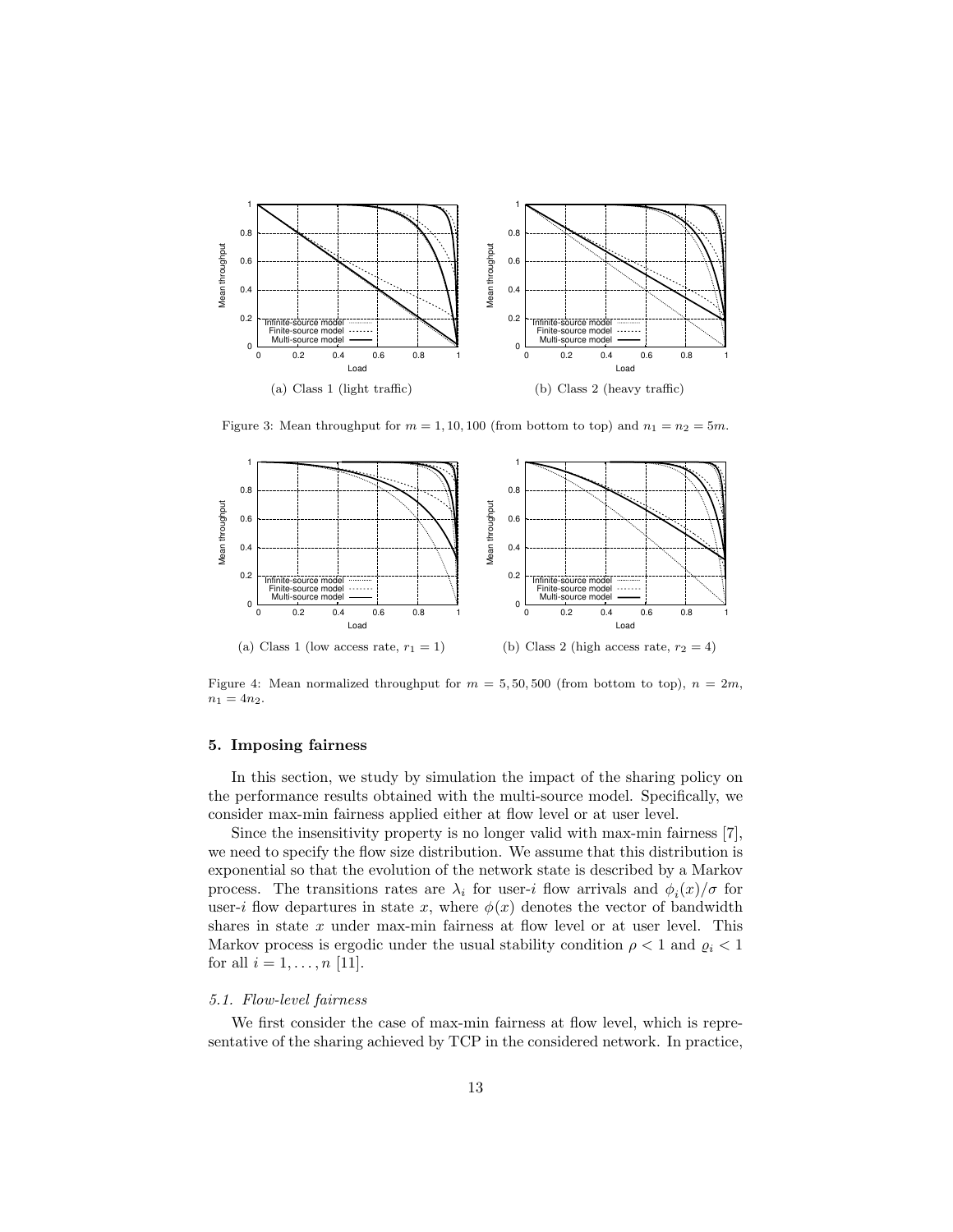the Internet service provider can enforce max-min fairness at flow level by identifying flows through the usual 5-tuple<sup>3</sup> in the IP header of each packet and by applying some adequate packet scheduler and buffer management scheme.

Since there is no explicit expression for the stationary distribution of the network state, we use simulations to get the corresponding performance metrics.

## 5.2. User-level fairness

When fairness is imposed at flow level, users having a large number of flows in progress typically get a higher bandwidth share than other users. The Internet service provider may rather impose fairness at user level to avoid this bias. Since all packets generated by the same user generally share the same IP source address on the uplink and the same IP destination address on the downlink, it is sufficient to identify users through the corresponding field in the IP header of each packet and to apply some fair packet scheduler and buffer management scheme on this basis at the backhaul link.

Assuming for instance that the  $n$  users are active and indexed in increasing order of their access rates, the bandwidth share of user  $i$  in state x is given by her access rate  $r_i$  if  $i \leq k$  and

$$
\frac{C - \sum_{j=1}^{k} r_j}{n - k}
$$

otherwise, where k is the highest index l such that  $\sum_{i=1}^{l} r_i + (n-l)r_l \leq C$ . Observe that the allocation is the same for all states x such that  $x_i > 0$  for all  $i = 1, \ldots, n$ . Again, the corresponding Markov process does not have a closed-form stationary distribution and we need simulations to estimate the performance metrics.

#### 5.3. Numerical results

Each result obtained by simulation is derived from the average of the considered performance metric over 10 independent runs of the corresponding Markov process, each consisting of  $5 \cdot 10^5$  jumps after a warm-up period of  $5 \cdot 10^5$  jumps. This allows us to get for each result a 95% confidence interval included in the plotted value  $\pm 0.02$ .

Figure 5 shows the results obtained when all users have the same access rate  $r, C = mr, m = 1, 10, 100$  and  $n = 10m$ . We observe that the simulation results obtained with max-min fairness, either at flow level or at user level, are very close to the analytical results derived under balanced fairness.

We now consider the heterogeneous scenario of Figure 3 with two classes of users, class-2 users generating 10 times more traffic than class-1 users. The results are presented in Figure 6. Balanced fairness still provides a very good approximation of throughput performance under flow-level max-min fairness,

<sup>3</sup> IP source address, IP destination address, source port, address port, protocol.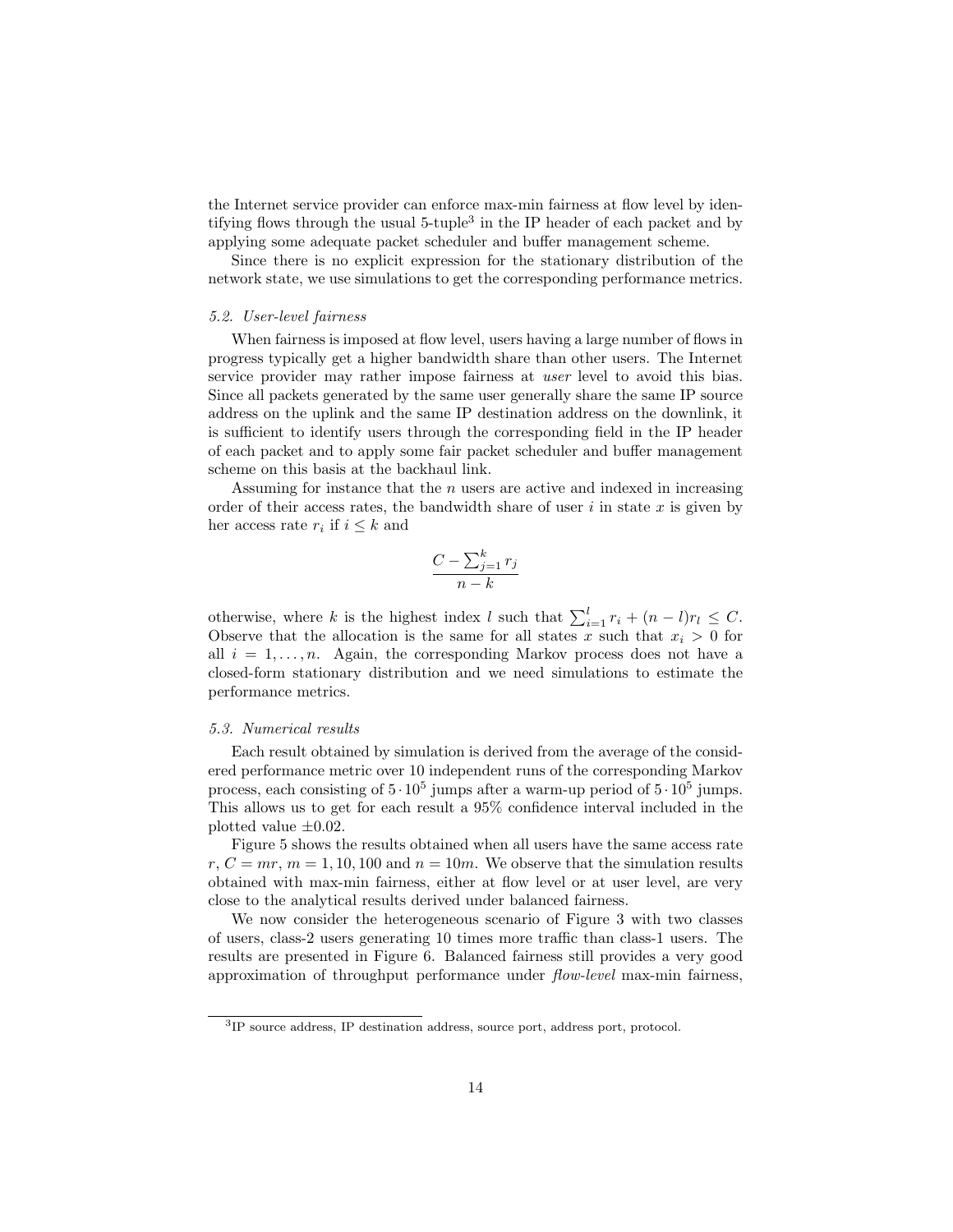

(a) Mean throughput for  $m = 1, 10, 100$  (from (b) Congestion rate for  $m = 1, 10, 100$  (from bottom to top) top to bottom)

Figure 5: Impact of fairness on performance under the multi-source model for  $n = 10m$ .

but under-estimates the mean throughput of class-1 users under user-level maxmin fairness. This is due to the fact that class-2 users, who typically have a larger number of flows in progress than class-1 users, are favored under both balanced fairness and flow-level max-min fairness. Imposing fairness at user level allows the Internet service provider to protect users generating less traffic. Balanced fairness does not capture this phenomenon but provides conservative estimates of performance and thus can be used for dimensioning purposes.



Figure 6: Impact of fairness on throughput performance under the multi-source model for  $m = 1, 10, 100$  (from bottom to top) and  $n_1 = n_2 = 5m$ .

Finally, we give in Figure 7 the results corresponding to the scenario of Figure 4, with two access rates. The throughput performance as estimated by balanced fairness is slightly optimistic for class-2 users and very pessimistic for class-1 users, especially under user-level max-min fairness. Again, this can be explained by the fact that max-min fairness at user level tends to protect users with low access rates, a phenomenon that is not captured by balanced fairness.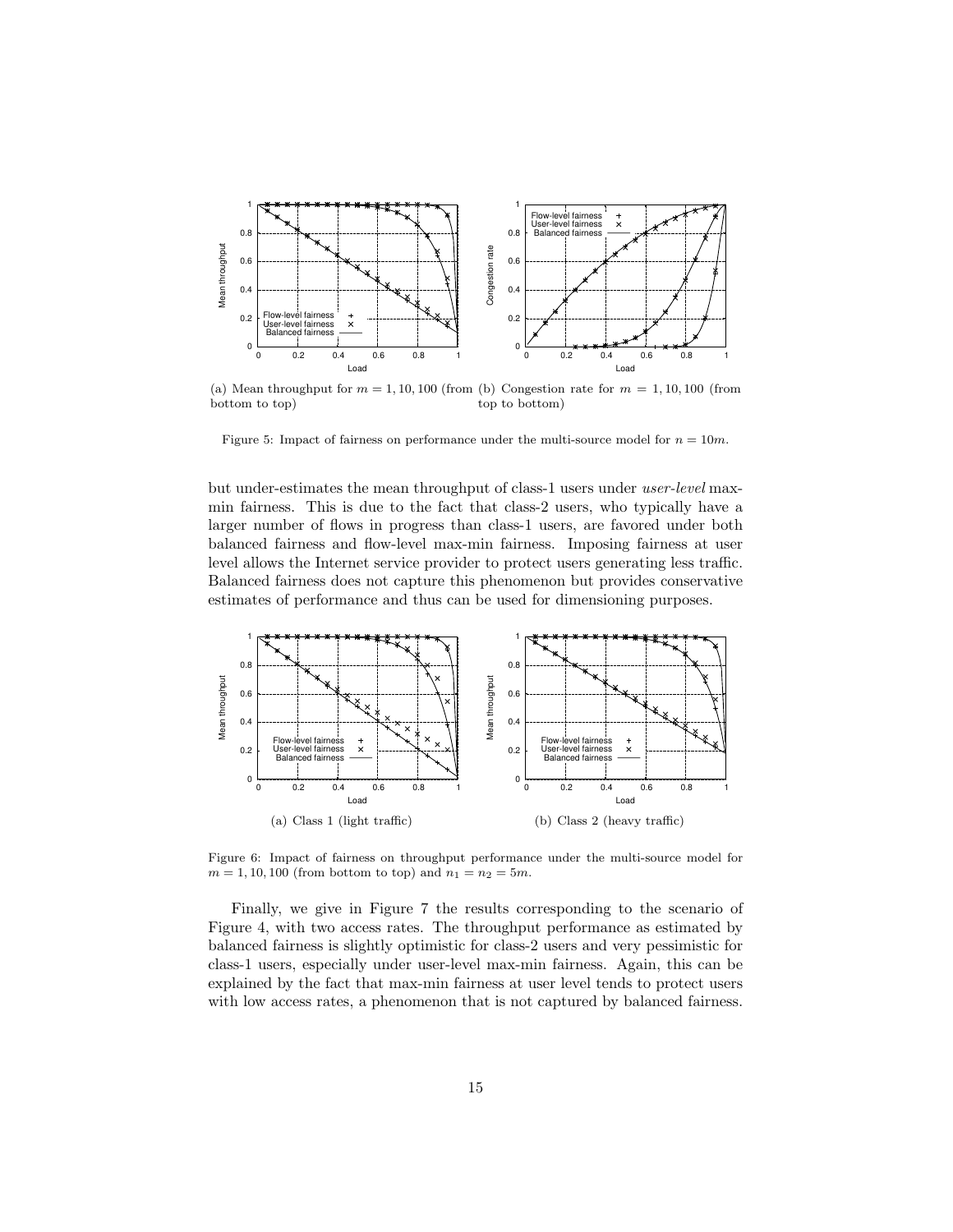

Figure 7: Impact of fairness on throughput performance under the multi-source model for  $m = 5, 50, 500$  (from bottom to top),  $n = 2m, n_1 = 4n_2$ .

# 6. Conclusion

We have proposed a new traffic model for evaluating user-level performance in data networks. The key characteristic of this model is to account for bandwidth sharing on the user's access line. The results turn out to be very different from those obtained with usual models in practically interesting cases, like  $n = 100$  users having different traffic profiles or access rates. They coincide only for large values of n, say  $n \geq 1000$ . Simulations show that the results are approximately the same under flow-level max-min fairness. When max-min fairness is imposed at user level, the throughput performance of users with low traffic or low access rate tends to be better than that estimated by balanced fairness.

One of the key benefits of the proposed multi-source model is to account precisely for the number of access lines  $n$  without the complexity of the finite-source model. For instance, traffic intensity (and thus link load) is an exogenous parameter of the multi-source model but an endogenous parameter of the finite-source model. Moreover, the normalization constant is explicit in the multi-source model, which greatly simplifies the computation of the performance metrics.

A drawback of the multi-source model compared to the infinite-source model is the lack of a recursive formula for evaluating the normalization constant in the presence of a large number of different access rates. We let this for future work. Other interesting issues include the derivation of more accurate approximations in case fairness is imposed at user level and extensions of the model to non-elastic traffic (for instance, adaptive streaming traffic).

# References

[1] C. Barakat, P. Thiran, G. Iannaccone, C. Diot, and P. Owezarski. Modeling internet backbone traffic at the flow level. Signal Processing, IEEE Transactions on, 51(8):2111–2124, 2003.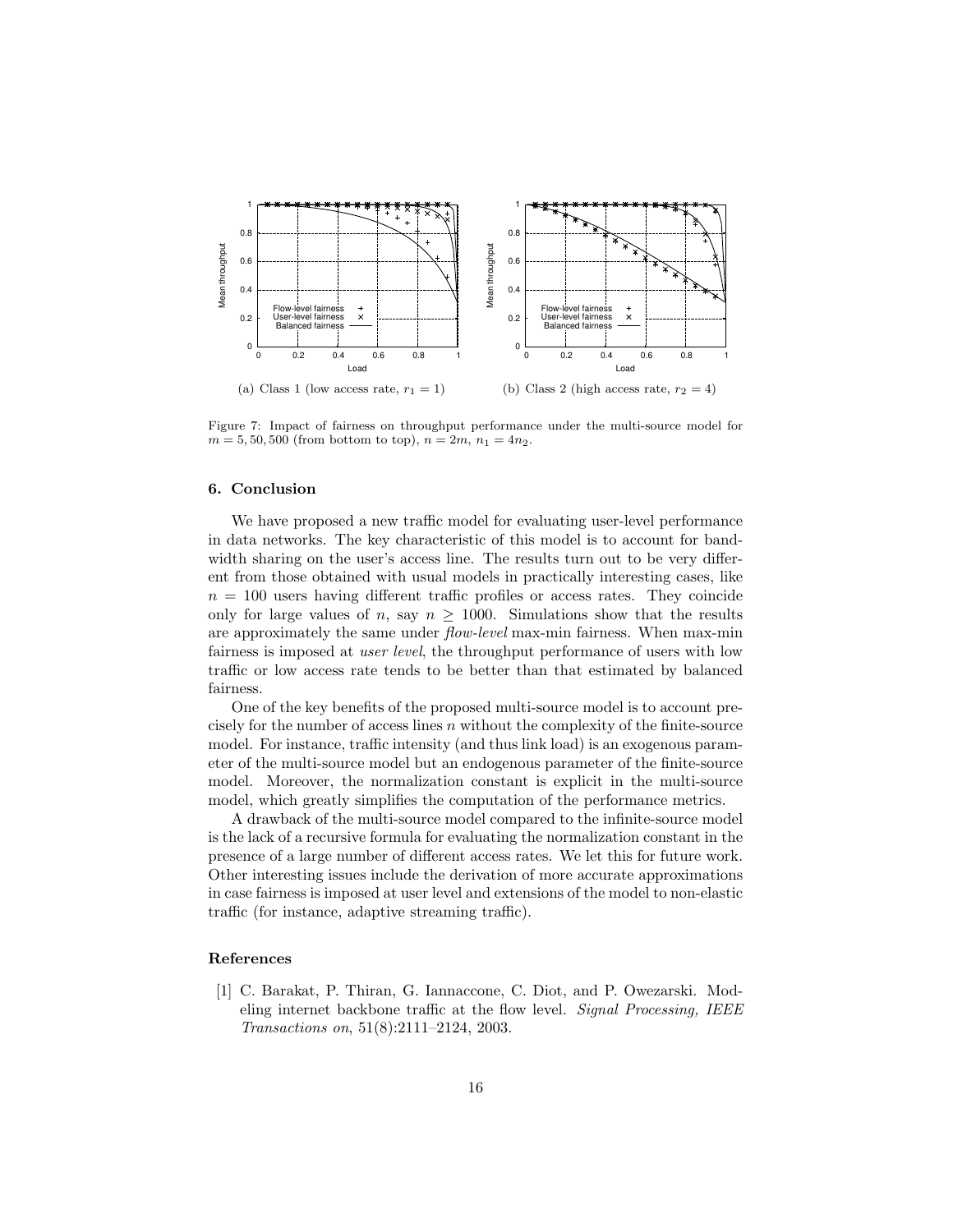- [2] S. Ben Fredj, T. Bonald, A. Proutière, G. Régnié, and J. W. Roberts. Statistical bandwidth sharing: a study of congestion at flow level. In ACM SIGCOMM Computer Communication Review, volume 31, pages 111–122. ACM, 2001.
- [3] A. W. Berger and Y. Kogan. Dimensioning bandwidth for elastic traffic in high-speed data networks. *IEEE/ACM Trans. Netw.*, 8(5):643–654, Oct. 2000.
- [4] T. Bonald. Traffic Models for User-Level Performance Evaluation in Data Networks. In Proceedings of ITC, Ghent, Belgium, 2015.
- [5] T. Bonald and M. Feuillet. Network Performance Analysis. Wiley, 2011.
- [6] T. Bonald, P. Olivier, and J. Roberts. Dimensioning high-speed IP access networks. In Proceedings of ITC, pages 241–251, 2003.
- [7] T. Bonald and A. Proutière. Insensitive bandwidth sharing in data networks. Queueing systems, 44(1):69–100, 2003.
- [8] T. Bonald, A. Proutière, J. Roberts, and J. Virtamo. Computational aspects of balanced fairness. Teletraffic Science and Engineering, 5:801–810, 2003.
- [9] T. Bonald and M.-A. Tran. Balancing elastic traffic sources. IEEE communications letters, 11(8):692–694, 2007.
- [10] T. Bonald and J. Virtamo. A recursive formula for multirate systems with elastic traffic. IEEE Communications Letters, 9(8):753–755, 2005.
- [11] G. De Veciana, T.-J. Lee, and T. Konstantopoulos. Stability and performance analysis of networks supporting elastic services. Networking, IEEE/ACM Transactions on,  $9(1):2-14$ , 2001.
- [12] N. Dukkipati and N. McKeown. Why flow-completion time is the right metric for congestion control. ACM SIGCOMM Computer Communication Review, 36(1):59–62, 2006.
- [13] T. Engset. On the calculation of switches in an automatic telephone system. In A. Myskja and O. Espvik, editors, Tore Olaus Engset: The man behind the formula, 1998.
- [14] A. Erlang. Solution of some problems in the theory of probabilities of significance in automatic telephone exchanges. In E. Brockmeyer, H. Halstrom, and A. Jensen, editors, The life and works of A.K. Erlang, 1948.
- [15] D. P. Heyman, T. Lakshman, and A. L. Neidhardt. A new method for analysing feedback-based protocols with applications to engineering web traffic over the internet. In ACM Sigmetrics performance evaluation review, volume 25, pages 24–38. ACM, 1997.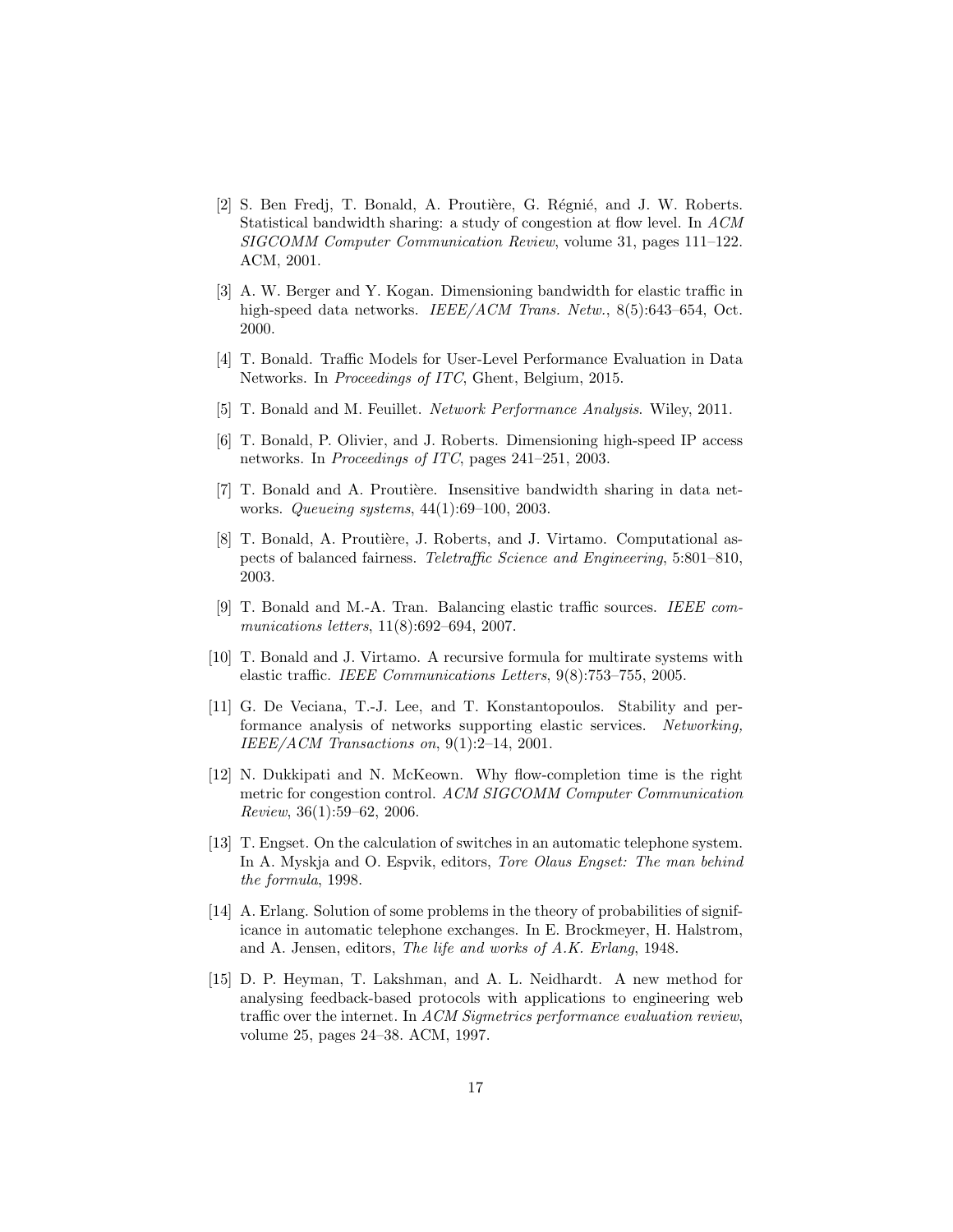- [16] R. Indre, P. Olivier, B. Kauffmann, and N. Benameur. Evaluating userperceived performance in high-speed backhaul networks. In 16th International Telecommunications Network Strategy and Planning Symposium (Networks 2014), 2014.
- [17] F. Kelly and R. Williams. Fluid model for a network operating under a fair bandwidth-sharing policy. Annals of Applied Probability, pages 1055–1083, 2004.
- [18] F. P. Kelly, A. K. Maulloo, and D. K. Tan. Rate control for communication networks: shadow prices, proportional fairness and stability. Journal of the Operational Research society, pages 237–252, 1998.
- [19] A. A. Kherani and A. Kumar. Stochastic models for throughput analysis of randomly arriving elastic flows in the internet. In INFOCOM 2002, volume 2, pages 1014–1023. IEEE, 2002.
- [20] L. Kleinrock. *Theory, Volume 2, Queueing Systems*. Wiley-Interscience, 1975.
- [21] A. Kortebi, L. Muscariello, S. Oueslati, and J. Roberts. On the scalability of fair queueing. In ACM HotNets-III, 2004.
- [22] S. Kunniyur and R. Srikant. End-to-end congestion control schemes: Utility functions, random losses and ecn marks. IEEE/ACM Transactions on Networking, 11(5):689–702, 2003.
- [23] A. Lakshmikantha, C. Beck, and R. Srikant. Impact of file arrivals and departures on buffer sizing in core routers. IEEE/ACM Transactions on Networking (TON), 19(2):347–358, 2011.
- [24] P. Lassila, A. Penttinen, and J. Virtamo. Dimensioning methods for data networks with flow-level QoS requirements. In Local Computer Networks, 2007. LCN 2007. 32nd IEEE Conference on, pages 353–359, Oct 2007.
- [25] P. Lassila, A. Penttinen, and J. Virtamo. Dimensioning of data networks: a flow-level perspective. European Transactions on Telecommunications, 20(6):549–563, 2009.
- [26] J. Mo and J. Walrand. Fair end-to-end window-based congestion control. IEEE/ACM Transactions on Networking, 8(5):556–567, Oct. 2000.
- [27] S. Rácz, B. P. Gerő, and G. Fodor. Flow level performance analysis of a multi-service system supporting elastic and adaptive services. Performance Evaluation, 49(1):451–469, 2002.
- [28] V. Shah and G. De Veciana. High-performance centralized content delivery infrastructure: models and asymptotics. Networking, IEEE/ACM Transactions on, 23(5):1674–1687, 2015.